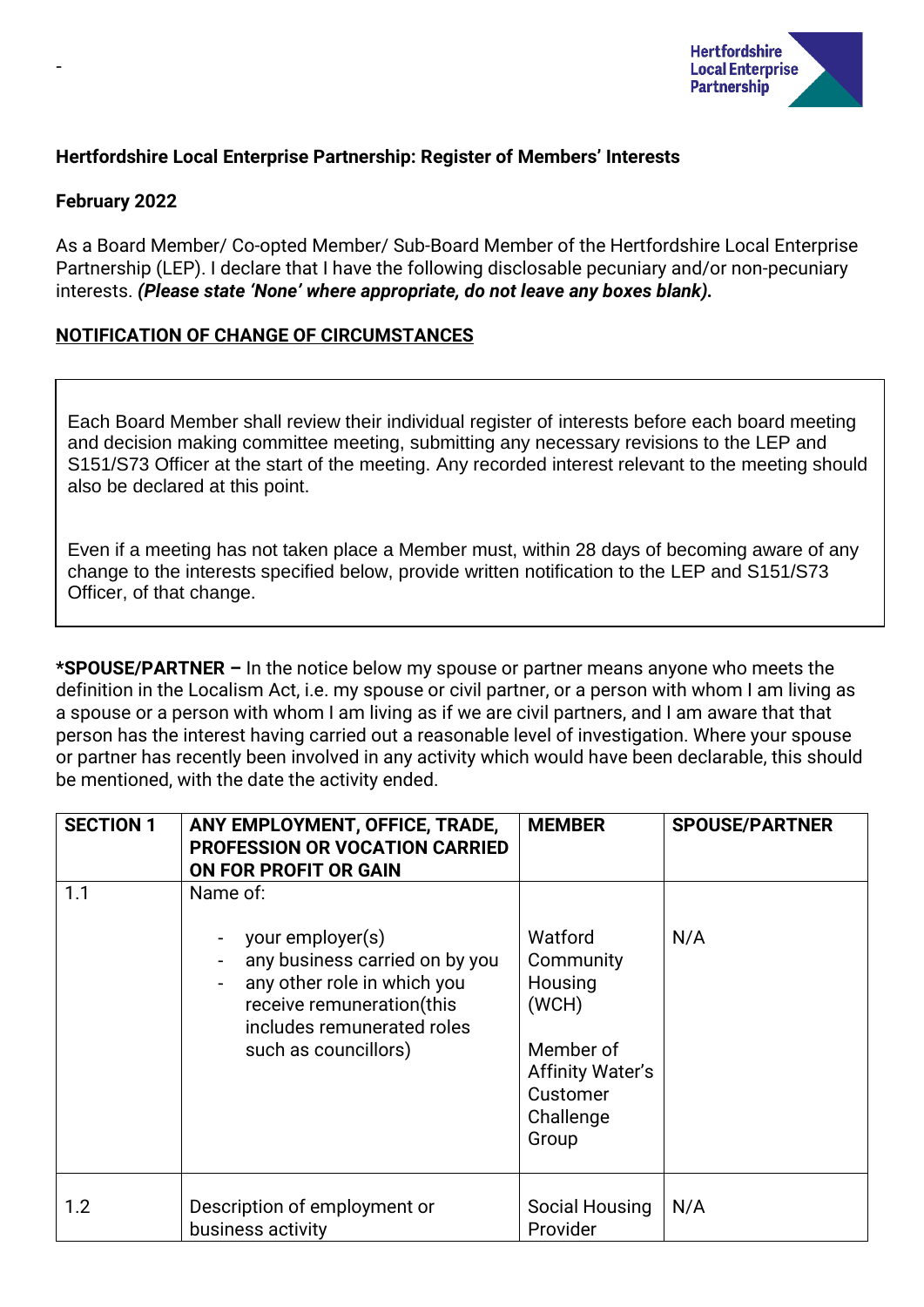

| 1.3              | The name of any firm in which you are<br>a partner                                                                                                                                                                                                                                                                                                                        | None                                  | N/A                   |
|------------------|---------------------------------------------------------------------------------------------------------------------------------------------------------------------------------------------------------------------------------------------------------------------------------------------------------------------------------------------------------------------------|---------------------------------------|-----------------------|
| 1.4              | The name of any company for which<br>you are a remunerated director                                                                                                                                                                                                                                                                                                       | Watford<br>Community<br>Housing (CEO) | N/A                   |
| <b>SECTION 2</b> | <b>SPONSORSHIP</b>                                                                                                                                                                                                                                                                                                                                                        | <b>MYSELF</b>                         | <b>SPOUSE/PARTNER</b> |
| 2.1              | Any financial benefit obtained (other<br>than from the LEP) which is paid as a<br>result of carrying out duties as a<br>Member.<br>This includes any payment or financial<br>benefit from a Trade Union within the<br>meaning of the Trade Union and<br>Labour Relations (Consolidation) Act<br>1992 (a)                                                                  | None                                  | N/A                   |
| <b>SECTION 3</b> | <b>CONTRACTS</b>                                                                                                                                                                                                                                                                                                                                                          | <b>MYSELF</b>                         | <b>SPOUSE/PARTNER</b> |
| 3.1              | Any contract for goods, works or<br>services with the LEP which has not<br>been fully discharged by any<br>organisation named at 1.1                                                                                                                                                                                                                                      | None                                  | N/A                   |
| 3.2              | Any contract for goods, works or<br>services entered into by any<br>organisation named at 1.1 where<br>either party is likely to have a<br>commercial interest in the outcome of<br>the business being decided by the LEP<br>in the forthcoming meeting.                                                                                                                  | None                                  | N/A                   |
| <b>SECTION 4</b> | <b>LAND OR PROPERTY</b>                                                                                                                                                                                                                                                                                                                                                   | <b>MYSELF</b>                         | <b>SPOUSE/PARTNER</b> |
| 4.1              | Any interest you or any organisation<br>listed at 1.1 may have in land or<br>property which is likely to be affected<br>by a decision made by the LEP.<br>This would include, within the area of<br>the LEP:<br>Any interest in any land in the<br>LEP areas, including your<br>place(s) of residency<br>Any tenancy where the landlord<br>is the LEP and the tenant is a | None                                  | N/A                   |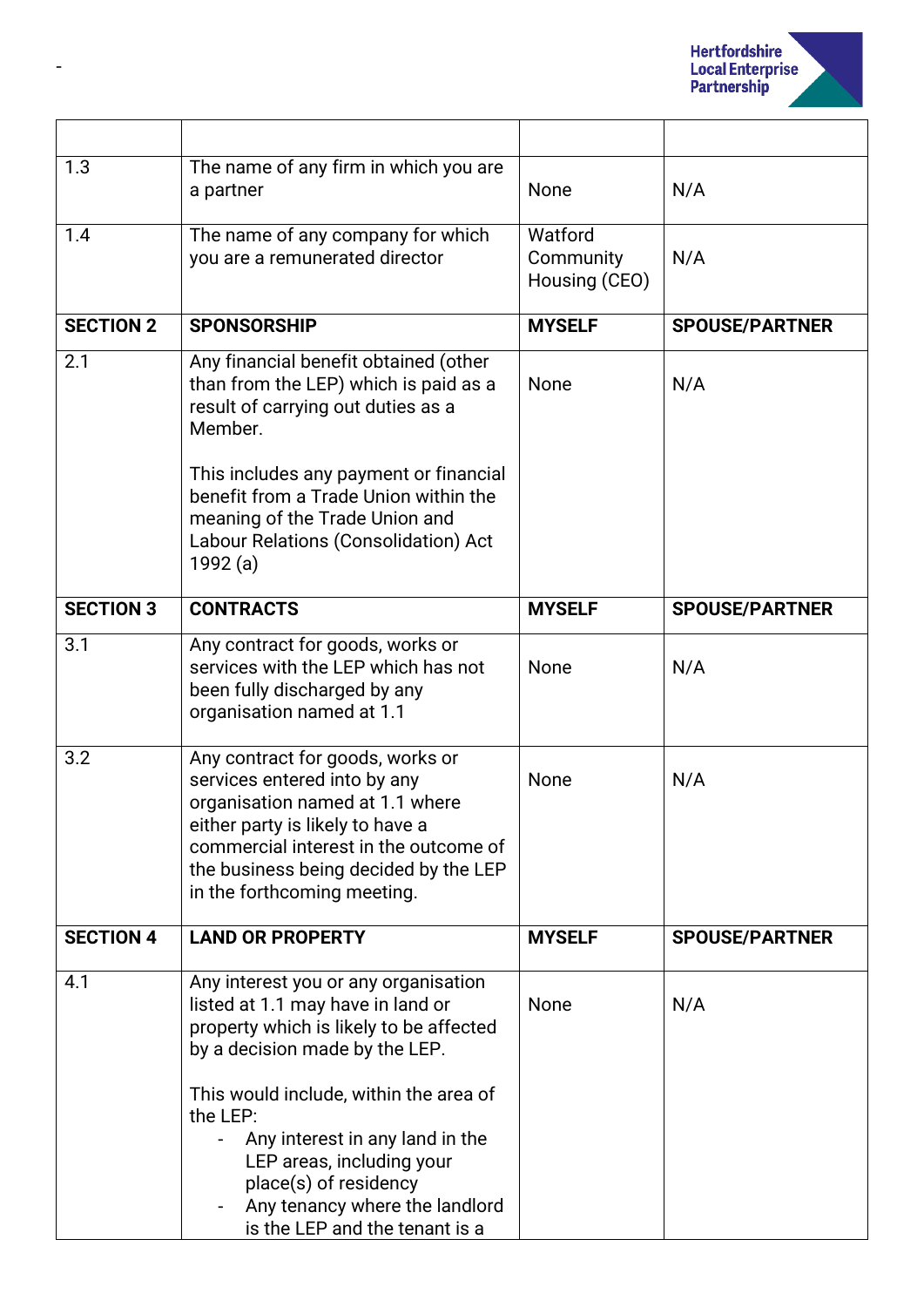

|                  | body in which relevant person<br>has a beneficial interest<br>Any licence for a month or<br>longer to occupy land owned by<br>the LEP<br>For property interests, please state the<br>first part of the postcode and the Local<br>Authority where the property resides. If<br>you own/lease more than one property<br>in a single postcode area, please state<br>this.                                                                                                                                                                                                                                   |               |                       |
|------------------|---------------------------------------------------------------------------------------------------------------------------------------------------------------------------------------------------------------------------------------------------------------------------------------------------------------------------------------------------------------------------------------------------------------------------------------------------------------------------------------------------------------------------------------------------------------------------------------------------------|---------------|-----------------------|
| <b>SECTION 5</b> | <b>SECURITIES</b>                                                                                                                                                                                                                                                                                                                                                                                                                                                                                                                                                                                       | <b>MYSELF</b> | <b>SPOUSE/PARTNER</b> |
| 5.1              | Any interest in securities of an<br>organisation under 1.1 where:-<br>(a) that body (to my knowledge)<br>has a place of business or land<br>in the area of the LEP; and<br>(b) either-<br>the total nominal value of<br>(i)<br>the securities exceeds<br>£25,000 or one<br>hundredth of the total<br>issued share capital of<br>that body or;<br>if the share capital of<br>(ii)<br>that body is of more than<br>one class, the total<br>nominal value of the<br>shares of any one class<br>in which has an<br>interest exceeds one<br>hundredth of the total<br>issued share capital of<br>that class. | None          | N/A                   |
| <b>SECTION 6</b> | <b>GIFTS AND HOSPITALITY</b>                                                                                                                                                                                                                                                                                                                                                                                                                                                                                                                                                                            | <b>MYSELF</b> | <b>SPOUSE/PARTNER</b> |
| 6.1              | Any gifts and/or hospitality received<br>as a result of membership of the LEP<br>(above the value of £50)                                                                                                                                                                                                                                                                                                                                                                                                                                                                                               | None          | N/A                   |

-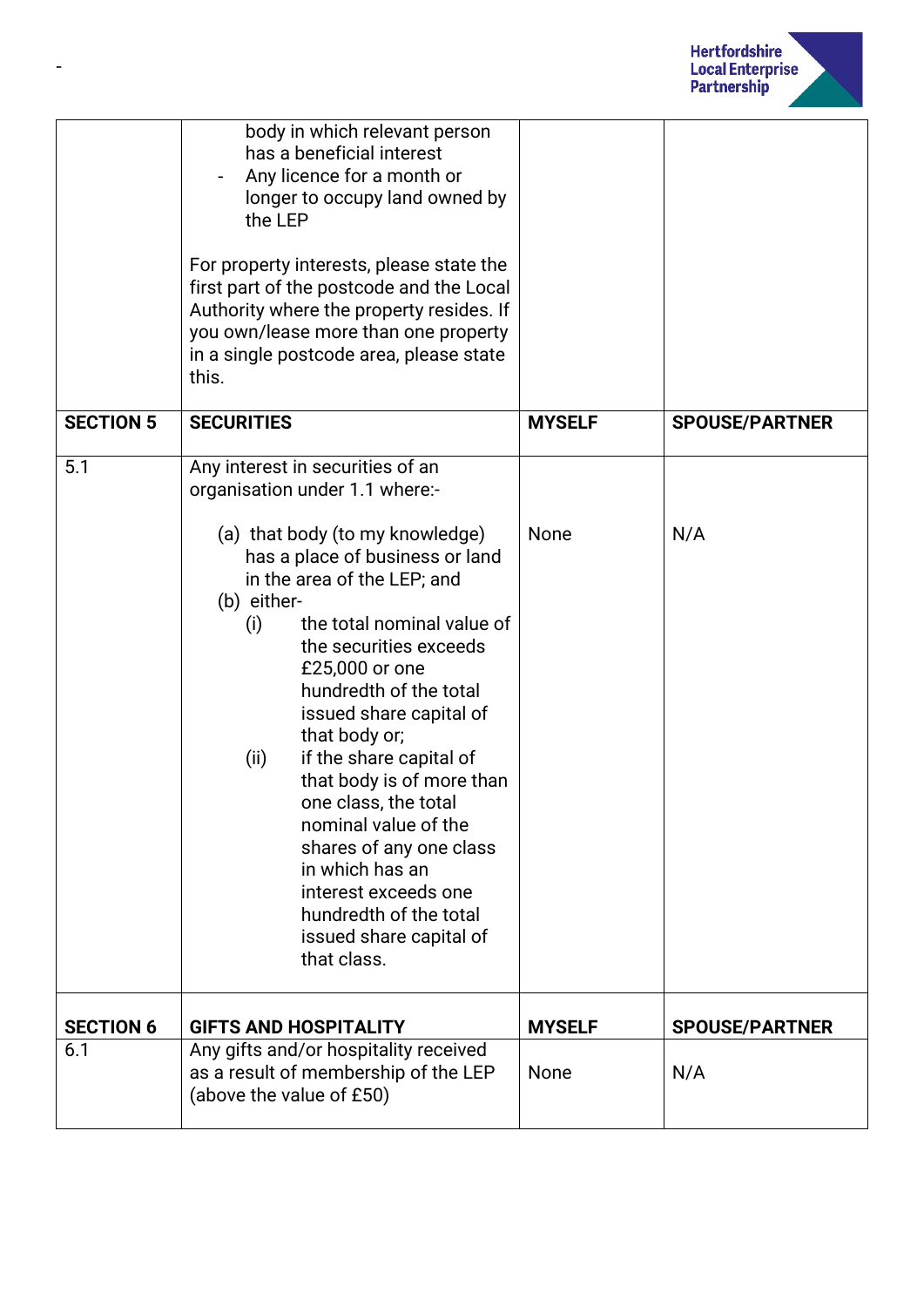

### **OTHER INTERESTS**

-

### **Membership of Organisations**

I am a member of, or I am in a position of general control, a trustee of, or participate in the management of:

1. Any body to which I have been appointed or nominated by the LEP:

Hemel Garden Communities (HGC) Delivery Board

2. Any body exercising functions of a public nature - eg school governing body or another LEP:

None

3. Any body directed to charitable purposes:

Watford Community Housing

4. Any body, one of whose principal purposes includes the influence of public opinion or policy (including any political party or trade union):

None

5. Any local authority (please state any interests you hold as LA leaders/cabinet members for LA land, resources and the LA's commercial interests):

None